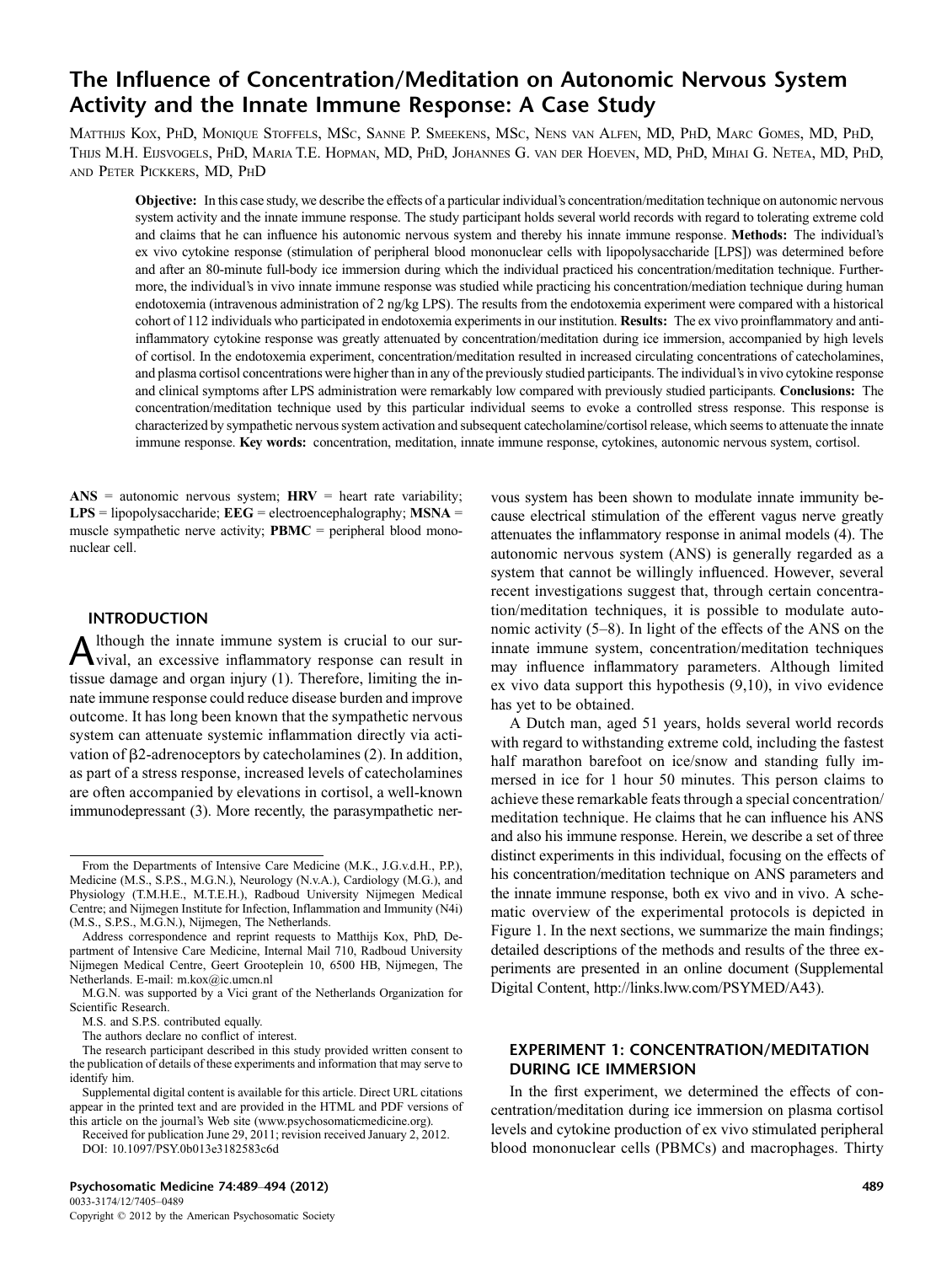

## **Experiment 1: concentration/meditation during ice immersion**

## **Experiment 2: concentration/meditation without ice immersion**



## Experiment 3: concentration/meditation during human endotoxemia



Figure 1. Schematic representation of the three experiments performed in the subject. Drops indicate blood withdrawal. HRV = heart rate variability; EEG = electroencephalography; MSNA = muscle sympathetic nerve activity; LPS = lipopolysaccharide.

minutes after the start of concentration/meditation (just before ice immersion), cortisol levels were already relatively high and rose to slightly higher levels immediately after the end of the ice immersion period, after which they decreased (Fig. 2A). Lipopolysaccharide (LPS)-induced production of both proinflammatory and anti-inflammatory cytokines by ex vivo stimulated PBMCs obtained after ice immersion was greatly attenuated compared with PBMCs obtained before (Fig. 3A). This effect was not only observed after stimulation with LPS but also when PBMCs were stimulated with other (components of ) heat-killed pathogens such as Candida albicans and Staphylococcus aureus (data not shown). Strikingly, in monocyte-derived macrophage cultures stimulated with LPS 6 days after the ice immersion, a similar pattern was observed (Fig. 3B).

### EXPERIMENT 2: CONCENTRATION/MEDITATION WITHOUT ICE IMMERSION

In the second experiment, we determined the effects of concentration/mediation without ice immersion on plasma cortisol and catecholamine levels, heart rate variability (HRV) and electroencephalography (EEG) parameters, and ex vivo stimulated PBMC and macrophage cytokine production. Cortisol and norepinephrine levels were not increased by concentration/ meditation (sham versus concentration/meditation: cortisol, 0.39 and  $0.36 \mu$ mol/L; norepinephrine, 2.12 and 2.25 nmol/L). In contrast, plasma epinephrine concentration increased from 0.23 to 0.36 nmol/L. HRV analysis revealed that concentration/meditation resulted in an increase in total spectral power; however, no effects on autonomic balance were observed. Stimulation of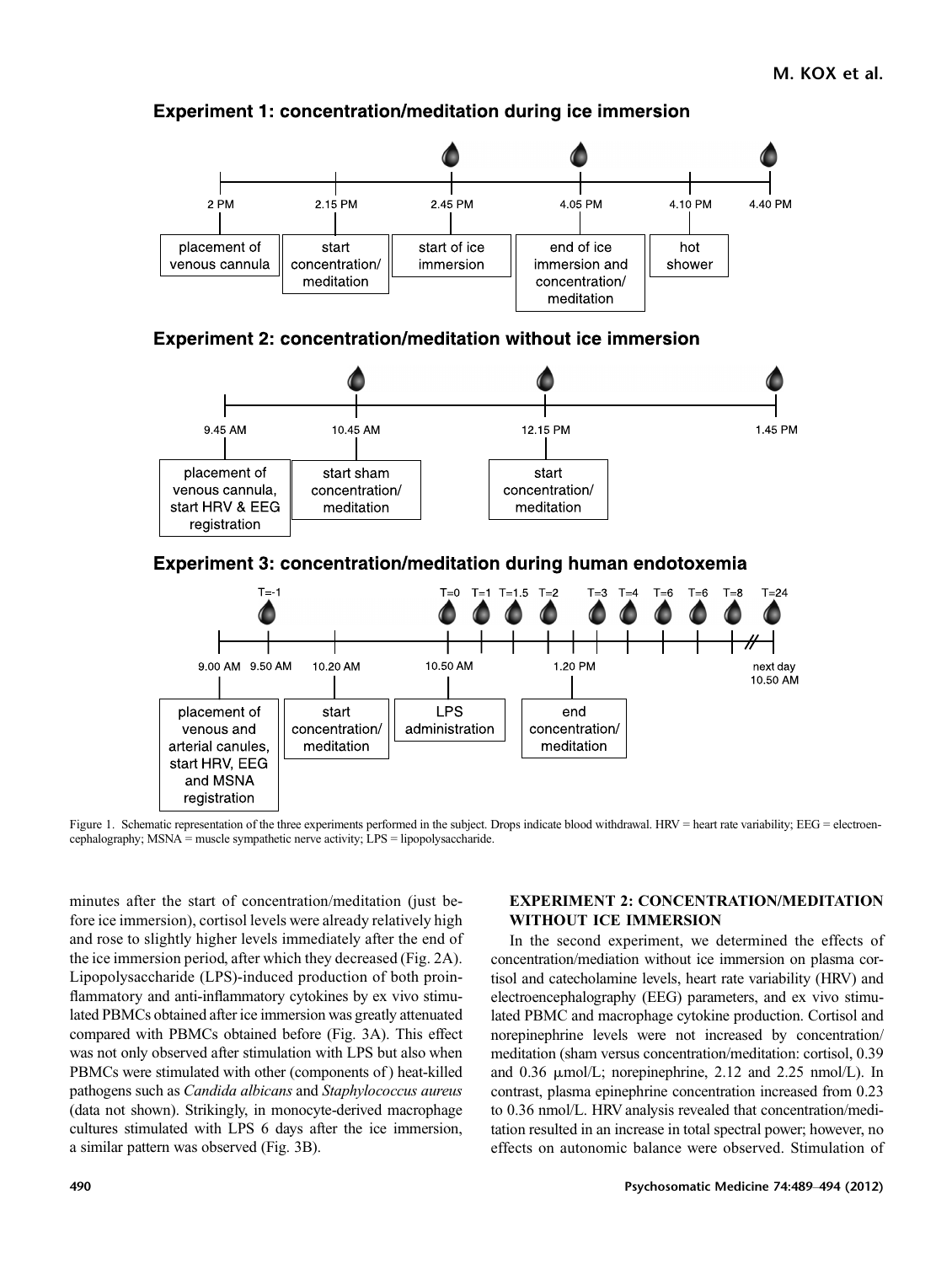### CONCENTRATION/MEDITATION AND INNATE IMMUNITY



Figure 2. Plasma levels of cortisol before and after ice immersion (A). Plasma levels of cortisol (B) and catecholamines (C) during experimental human endotoxemia. In panel A, dotted lines indicate the reference values for cortisol in our center at 8 AM and 5 PM (circadian variation). In panel B, cortisol data of the study participant and a subset of the comparison group (mean  $\pm$  standard error of the mean,  $n = 15$ ) are shown. The area under the curve of the individual's cortisol time course (only using time points also measured in the comparison group:  $T = 0$ ,  $T = 2$ ,  $T = 4$ , and  $T = 8$ ) was outside the reference range (mean  $\pm$  1.96\* SD) of the comparison group.

PBMCs or macrophages revealed no effects of concentration/ meditation on cytokine production ex vivo (data not shown).

#### EXPERIMENT 3: CONCENTRATION/MEDITATION DURING HUMAN ENDOTOXEMIA

In the third experiment, we determined the effects of concentration/meditation on measures of autonomic activity (plasma cortisol and catecholamine levels, HRV, and muscle sympathetic

nerve activity [MSNA]), as well as EEG and the innate immune response in vivo during experimental human endotoxemia (LPS administration). The cytokine, hemodynamic, temperature, and illness score results from the endotoxemia experiment in this person (Clinical Trial Registry number NCT01352871) were compared with a historical cohort of 112 healthy male volunteers who participated in human endotoxemia trials in our institution and therefore underwent the same protocol (comparison group; NCT00246714, NCT00513110, NCT00783068, NCT00785018,



Figure 3. Production of proinflammatory (tumor necrosis factor  $\alpha$  [TNF- $\alpha$ ] and interleukin 6 [IL-6]) and anti-inflammatory (IL-10) cytokines in peripheral blood mononuclear cells (A) and monocyte-derived macrophages (B) obtained before and after ice immersion, which were ex vivo stimulated with Rosswell Park Memorial Institute (RPMI) (control) or lipopolysaccharide (LPS) (10 ng/mL) for 24 hours (TNF- $\alpha$  and IL-6) or 60 hours (IL-10). Macrophages were obtained by culturing monocytes for 6 days in the presence of 10% pooled human serum.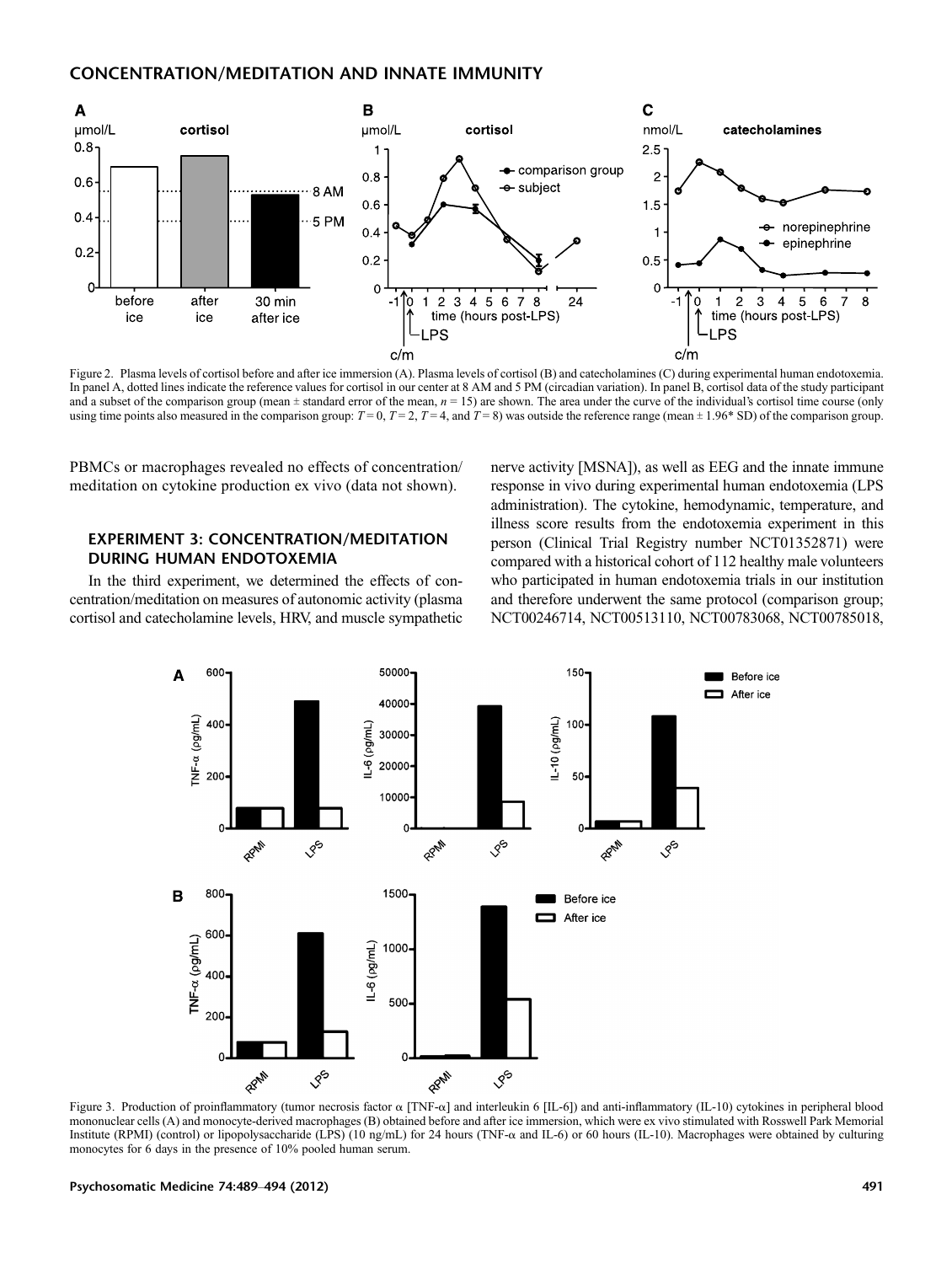NCT00916448, NCT01349699, and NCT01091571). LPS administration in the subject resulted in remarkably few symptoms: he only reported a mild headache for 10 minutes at  $T = 1.5$  (the time point at which the illness score normally peaks), yielding a symptom score of 1 compared with a symptom (mean [standard deviation {SD}]) score of 6.6 (2.8) ( $n = 112$ ) at  $T = 1.5$  in the comparison group. Of note, only 1 of the 112 individuals of the comparison group exhibited an equally low symptom score. Plasma cortisol levels at the time of LPS administration were similar to those of a subset of the comparison group in which cortisol was determined (Fig. 2B). However, the increase in cortisol after LPS administration was much more pronounced in the study participant compared with this comparison group. Both plasma norepinephrine and epinephrine levels peaked after concentration/meditation and gradually returned to baseline levels (Fig. 2C). Besides an initial increase in total spectral power and SD of all normal R-R intervals (which is the time domain correlate of total spectral power), no clear-cut effect of concentration/meditation on HRV indices was observed. Furthermore, the common decrease in HRV indices after LPS administration was also present in the individual and to a similar extent as in a subset of the comparison group in which HRV was determined. The individual exhibited quite vigorous movement during the concentration/meditation period, which led to dislocation of the MSNA electrodes. Therefore, only a reliable (mean [SD]) baseline recording (before the start of the concentration/meditation period) was obtained as follows: total MSNA, 28.3 (2.1) bursts per minute and frequency-corrected MSNA, 47.5 (5.5) bursts per 100 beats, which is comparable with what was previously reported in individuals under resting conditions (11). LPSinduced plasma levels of inflammatory cytokines were remarkably low in the individual (Fig. 4). The areas under the curve of the comparison group individuals' cytokine responses were ranked, and the subject's area under the curve cytokine response lied within the 18th percentile for tumor necrosis factor  $\alpha$ , 5th percentile for interleukin 6, and 13th percentile for interleukin 10.

#### **DISCUSSION**

In summary, concentration/meditation during ice immersion resulted in high cortisol levels and suppressed cytokine production ex vivo. In addition, we demonstrate that concentration/ meditation during experimental endotoxemia resulted in elevated levels of (nor)epinephrine and cortisol, associated with a remarkably mild innate immune response in vivo. The relatively minor effects of concentration/meditation in the absence of an external stimulus (Experiment 2) suggest that the individual needs and external stimulus (e.g., ice immersion or LPS infusion) to optimally concentrate/meditate. These data suggest that this particular concentration/meditation technique evokes a stress response characterized by activation of the sympathetic nervous system and hypothalamic-pituitary-adrenal axis. Both catecholamines and cortisol are well-known immunosuppressants (2,3). Furthermore, in patients with heart failure, plasma cortisol levels correlated negatively with ex vivo cytokine production (12). Therefore, this concentration/meditation-induced stress response might explain the observed immunosuppression.



Figure 4. Plasma levels of proinflammatory, such as tumor necrosis factor  $\alpha$ (TNF- $\alpha$ ) (A) and interleukin 6 (IL-6) (B), and anti-inflammatory (IL-10) (C) cytokines during experimental human endotoxemia. Data of the study participant and the comparison group (mean  $\pm$  standard error of the mean,  $n = 112$ ) are shown.

Increased cortisol levels after LPS administration have been reported before (13). However, whereas baseline cortisol levels in the endotoxemia experiment were comparable with those of the healthy volunteers who were previously studied, the LPSinduced increase was more pronounced than in any of the individuals who we have previously studied. The remarkable differences in the ex vivo cytokine responses between the leukocytes stimulated before and up to 6 days after ice immersion may be explained by the fact that the leukocytes obtained after ice immersion had been subjected to high cortisol and/or catecholamine levels for a prolonged period  $(>2$  hours) compared with the cells obtained before. In accordance with a previous study, this indicates that immune cells can be deactivated for a prolonged period after short-term exposure to corticosteroids (14).

We did find an increase in HRV total spectral power during concentration/meditation, which was not surprising in light of the large fluctuations in heart rate during this period. However, we did not find evidence for increased sympathetic activity using HRV analysis. It has been reported that, although certain HRV indices (particularly high-frequency power) correlate well with parasympathetic modulation (15), sympathetic correlates of HRV are still disputed (16). For that reason, HRV analysis might not be an appropriate tool to investigate sympathetic activity. Furthermore, HRV is known to be affected by breathing patterns/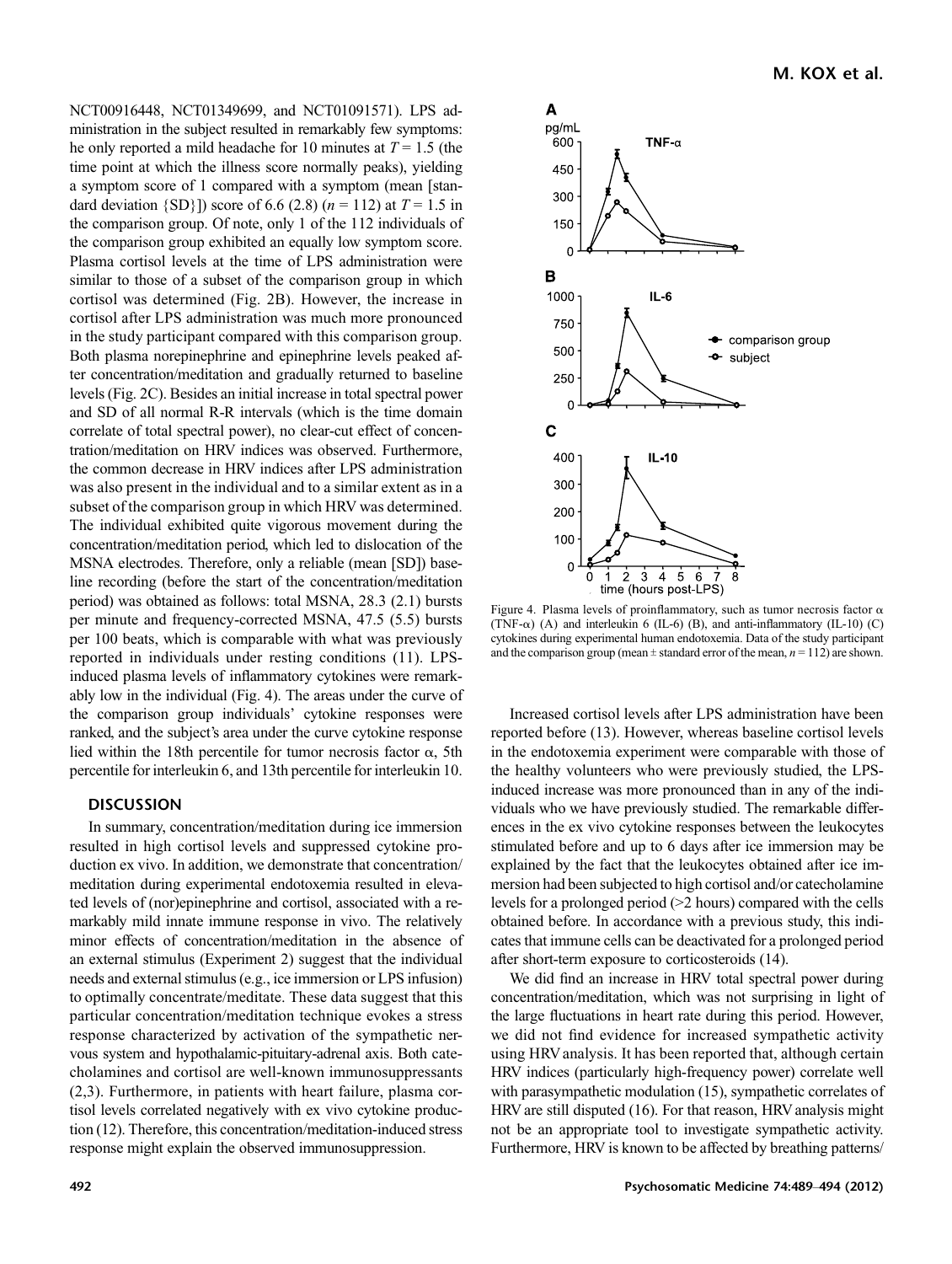frequency (17); therefore, the individual's extremely irregular breathing may have influenced the measurements.

The individual reported exceptionally few symptoms during endotoxemia. However, the ''illness score'' is a highly subjective parameter, and the individual may be used to extreme circumstances. Meditation is generally associated with reduction of stress and catecholamine/cortisol levels (10,18). These discrepant results compared with our study might be explained by the fact that the other studies, in contrast to ours, have evaluated effects of meditation in the long term. Furthermore, the concentration/meditation technique practiced by this individual is very different to those used in other studies. This particular technique is not targeted at relaxation of the body but rather seems to activate it. This is supported by data from a previous report showing that the individual's oxygen consumption doubled during ice immersion (19), indicating that practicing this technique results in increased metabolism.

With respect to the individual's particular concentration/ meditation technique, our findings might better be compared with studies investigating the effects of acute stress on the inflammatory response. Individual exposed to a standardized laboratory stressor or acute psychological stress displayed elevated levels of cortisol and norepinephrine, accompanied by decreased tumor necrosis factor  $\alpha$  expression (20-22). In accordance, a very recent and remarkable study demonstrated a profound rise in catecholamine and cortisol levels during bungee jumping, which was associated with significantly reduced cytokine production in ex vivo LPS-stimulated whole blood (23). Furthermore, hyperventilation (followed by breath holding) is an obvious element of the individual's concentration/meditation technique and might have direct effects on sympathetic nervous system activity and/or stress hormones. Hyperventilation seems to increase (nor)epinephrine, whereas effects on cortisol release are conflicting (24,25).

Our study has several limitations. First and foremost, we describe a set of studies on a single individual, making it impossible to determine a cause-effect relationship between concentration/ meditation and the ANS and/or the innate immune response. Nevertheless, case reports with remarkable findings can yield valuable information (26) and are important in hypothesis generation for further research. This study is further limited by the absence of an additional endotoxemia experiment in which the individual did not practice his concentration/meditation technique. This is rather a limitation of the human endotoxemia model; our group has demonstrated that repeated LPS administrations result in the development of endotoxin tolerance (27). Finally, the individual is considerably older than the 112 healthy volunteers used for comparison. Because older age is associated with a more pronounced cytokine response during endotoxemia (28), age seems not to explain the low cytokine levels observed in the individual.

In conclusion, this particular individual's concentration/ meditation technique seems to result in a consciously controlled stress response, characterized by sympathetic nervous system activation and subsequent catecholamine/cortisol release. This response seems to attenuate the innate immune response. The

Psychosomatic Medicine 74:489–494 (2012) 2022 2023 1994 1994 1995 2022 2034 1995 2022 2034 1995 2022 2034 1995

individual claims that he can teach others this technique. Therefore, further investigations should establish whether the results obtained can be reproduced in larger groups of individuals.

We thank the research nurses of the intensive care unit department and Rebecca Koch for assistance during the endotoxemia experiment, Bart Ramakers and Lucas van Eijk for help with designing the endotoxemia experiment and providing assistance during this experiment, Carla Rosanow and Petra Cornelissen for help with the EEG registration, and Trees Jansen for the Luminex (Milliplex, Millipore, Billerica, MA) cytokine measurements.

#### **REFERENCES**

- 1. Nathan C. Points of control in inflammation. Nature 2002;420:846-52.
- 2. van der Poll T, Coyle SM, Barbosa K, Braxton CC, Lowry SF. Epinephrine inhibits tumor necrosis factor-alpha and potentiates interleukin 10 production during human endotoxemia. J Clin Invest 1996;97:713-9.
- 3. Alvarez SM, Katsamanis KM, Coyle SM, Lu SE, Macor M, Oikawa LO, Lehrer PM, Calvano SE, Lowry SF. Low-dose steroid alters in vivo endotoxin-induced systemic inflammation but does not influence autonomic dysfunction. J Endotoxin Res 2007;13:358-68.
- 4. Tracey KJ. The inflammatory reflex. Nature 2002;420:853-9.
- 5. Phongsuphap S, Pongsupap Y, Chandanamattha P, Lursinsap C. Changes in heart rate variability during concentration meditation. Int J Cardiol 2008; 130:481-4.
- 6. Wu SD, Lo PC. Inward-attention meditation increases parasympathetic activity: a study based on heart rate variability. Biomed Res 2008;29:  $245 - 50.$
- 7. Paul-Labrador M, Polk D, Dwyer JH, Velasquez I, Nidich S, Rainforth M, Schneider R, Merz CN. Effects of a randomized controlled trial of transcendental meditation on components of the metabolic syndrome in subjects with coronary heart disease. Arch Intern Med 2006;166:1218-24.
- 8. Lush E, Salmon P, Floyd A, Studts JL, Weissbecker I, Sephton SE. Mindfulness meditation for symptom reduction in fibromyalgia: psychophysiological correlates. J Clin Psychol Med Settings 2009;16:200-7.
- 9. Jones BM. Changes in cytokine production in healthy subjects practicing Guolin Qigong: a pilot study. BMC Complement Altern Med 2001; 1:8.
- 10. Carlson LE, Speca M, Faris P, Patel KD. One year pre-post intervention follow-up of psychological, immune, endocrine and blood pressure outcomes of mindfulness-based stress reduction (MBSR) in breast and prostate cancer outpatients. Brain Behav Immun 2007;21:1038-49.
- 11. Sayk F, Vietheer A, Schaaf B, Wellhoener P, Weitz G, Lehnert H, Dodt C. Endotoxemia causes central downregulation of sympathetic vasomotor tone in healthy humans. Am J Physiol Regul Integr Comp Physiol 2008; 295:R891-8.
- 12. Shimokawa H, Kuroiwa-Matsumoto M, Takeshita A. Cytokine generation capacities of monocytes are reduced in patients with severe heart failure. Am Heart J 1998;136:991-1002.
- 13. van den Boogaard M, Ramakers BP, van Alfen N, van der Werf SP, Fick WF, Hoedemaekers CW, Verbeek MM, Schoonhoven L, van der Hoeven JG, Pickkers P. Endotoxemia-induced inflammation and the effect on the human brain. Crit Care 2010;14:R81.
- 14. Blotta MH, DeKruyff RH, Umetsu DT. Corticosteroids inhibit IL-12 production in human monocytes and enhance their capacity to induce IL-4 synthesis in  $CD4^+$  lymphocytes. J Immunol 1997;158:5589-95.
- 15. Pomeranz B, Macaulay RJ, Caudill MA, Kutz I, Adam D, Gordon D, Kilborn KM, Barger AC, Shannon DC, Cohen RJ, Benson H. Assessment of autonomic function in humans by heart rate spectral analysis. Am J Physiol 1985;248(1 pt 2):H151-3.
- 16. Houle MS, Billman GE. Low-frequency component of the heart rate variability spectrum: a poor marker of sympathetic activity. Am J Physiol 1999;276(1 pt 2):H215-23.
- 17. Lehrer P, Karavidas MK, Lu SE, Coyle SM, Oikawa LO, Macor M, Calvano SE, Lowry SF. Voluntarily produced increases in heart rate variability modulate autonomic effects of endotoxin induced systemic inflammation: an exploratory study. Appl Psychophysiol Biofeedback 2010;35:  $303 - 15$ .